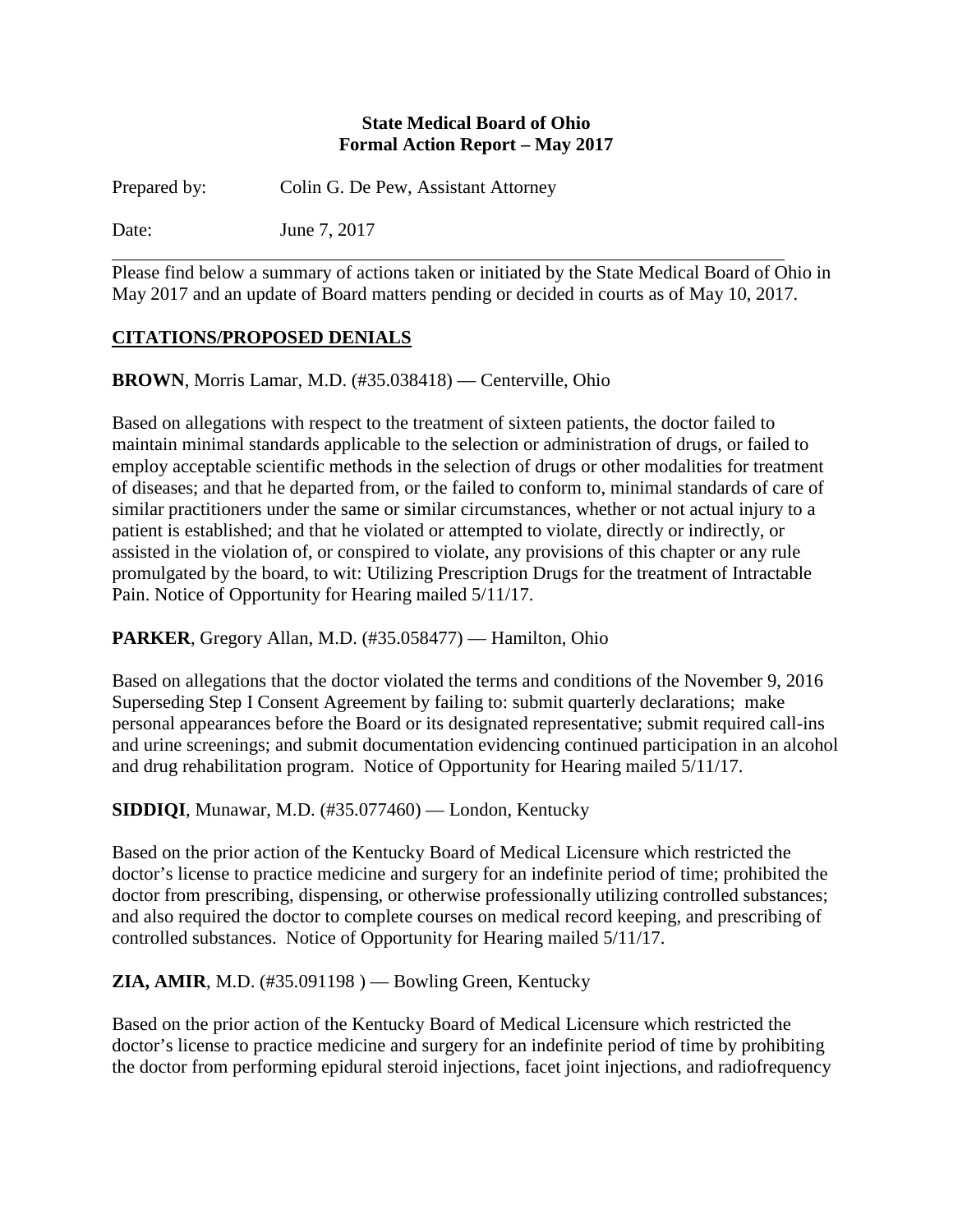thermocoagulation, and requiring the doctor to have a chaperone during sensitive examinations or in the presence of female patients. Notice of Opportunity for Hearing mailed 5/11/17.

# **FINAL ORDERS**

**AGGARWAL**, Arun, M.D. (#35.120049) — Mayfield Heights, Ohio

Certificate to practice medicine and surgery in the State of Ohio permanently revoked. Based on the finding that the doctor engaged in sexual misconduct with two specified patients, one of whom was a minor at the time of alleged misconduct. Order effective  $5/11/17$ .

## **VOLUNTARY PERMANENT SURRENDERS/ RETIREMENTS/WITHDRAWALS**

**BLACKBURN**, Richard J., D.O. (#34.006104) — Ravenswood, West Virginia

Permanent revocation of license to practice osteopathic medicine and surgery authorized by doctor in lieu of further formal disciplinary proceedings pursuant to Section 4731.22(B)(22), Ohio Revised Code. Agreement effective 5/10/17.

**ST. ONGE**, Rick D., M.D. (# 35. 066328) — Columbus, Ohio

Permanent revocation of certificate to practice medicine and surgery authorized by doctor in lieu of further formal disciplinary proceedings pursuant to Sections 4731.22(B)(5), and (B)(15), Ohio Revised Code. Agreement effective 5/10/17. (See Dismissals Section Below).

**PEREZ**, Carlos Antonio, M.D. (#35.039557) — Richfield, Ohio

Permanent revocation of certificate to practice medicine and surgery authorized by doctor in lieu of further formal disciplinary proceedings pursuant to Sections 4731.22(B)(20), Ohio Revised Code. Agreement effective 5/10/17. Surrender effective June 1, 2017.

## **CONSENT AGREEMENTS**

**LINDNER**, Robert Arthur, L.M.T. (#33.009676) — Upper Arlington, Ohio

License to practice massage therapy restored, provided he otherwise meets all statutory and regulatory requirements, and then immediately suspended for ninety days subject to interim monitoring terms and probationary monitoring terms for at least two years, including successful completion of professional ethics course, and payment of a five hundred dollar fine. Based on the massage therapist's admission that he practiced massage therapy for more than two years after his license expired, which constitutes a felony. Agreement effective 5/10/17.

**ROSE**, Deborah Lyn., M.D. (#57.028147) — Cleveland, Ohio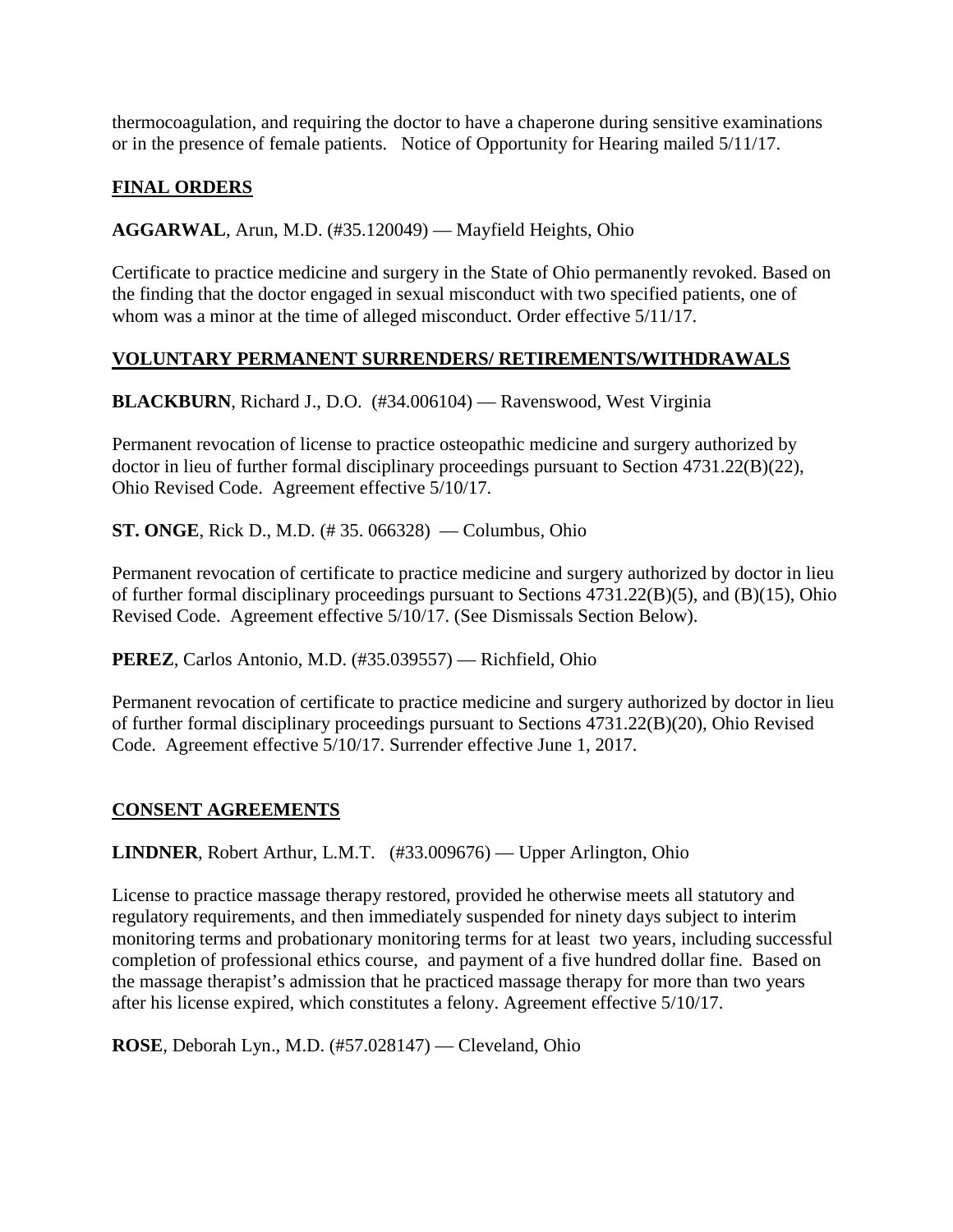Certificate to practice medicine and surgery reprimanded. Based on: a 2002 prior action by the State of Alaska which reprimanded the doctor, placed her on probation for five years, and issued a fine; a 2003 prior action by the Medical Board of California which issued a nonpermanent surrender of her certificate to practice medicine and surgery; a 2004 Consent Agreement with the Arizona Medical Board; a 2013 Consent Agreement with the New Mexico Medical Board requiring her to adhere to probation and monitoring terms; and a 2013 Settlement Agreement with the California Board requiring her to adhere to probation and monitoring terms. Agreement effective 5/10/17.

# **PROBATIONARY REQUESTS AND MODIFICATIONS**

**BABAR**, Nabila S., M.D. (# 35.067632) — Mason, Ohio

Doctor's request for early release from the terms of the February 10, 2016 Consent Agreement denied by vote of the Board on 5/10/17.

**BATRA**, Devender K. M.D. (#35.067462) — Saint Clairsville, Ohio

Doctor's request for release from the terms of the May 11, 2016 Consent Agreement granted by vote of the Board on 5/10/17.

**DARRAH**, Casey D. M.D. (# 35.127592) — Toledo, Ohio

Doctor's request for approval of new monitoring physician granted by vote of the Board on 5/10/17.

**DHILLON**, Jagprit S., M.D. (#35.070181)— Brecksville, Ohio

Doctor's request for approval for discontinuance of Vivitrol requirement granted by vote of the Board on 5/10/17.

**DUNLAP**, Gary Allan, D.O. (# 34.002045)— Dayton, Ohio

Doctor's request for approval of discontinuance of the psychiatric treatment requirement granted by vote of the Board on 5/10/17.

**MEHRA**, Maneesh L., M.D. (#35.094934) — Strongsville, Ohio

Doctor's request for approval of new treating psychiatrist granted by vote of the Board on 5/10/17.

**PURVIS**, Jerry G. Jr., M.D. (# 35.080726) — Adel, Georgia

Doctor's request for approval to make final appearance in July 2017, with release to be effective after Board's approval at the August 2017 meeting granted by vote of the Board on 5/10/17.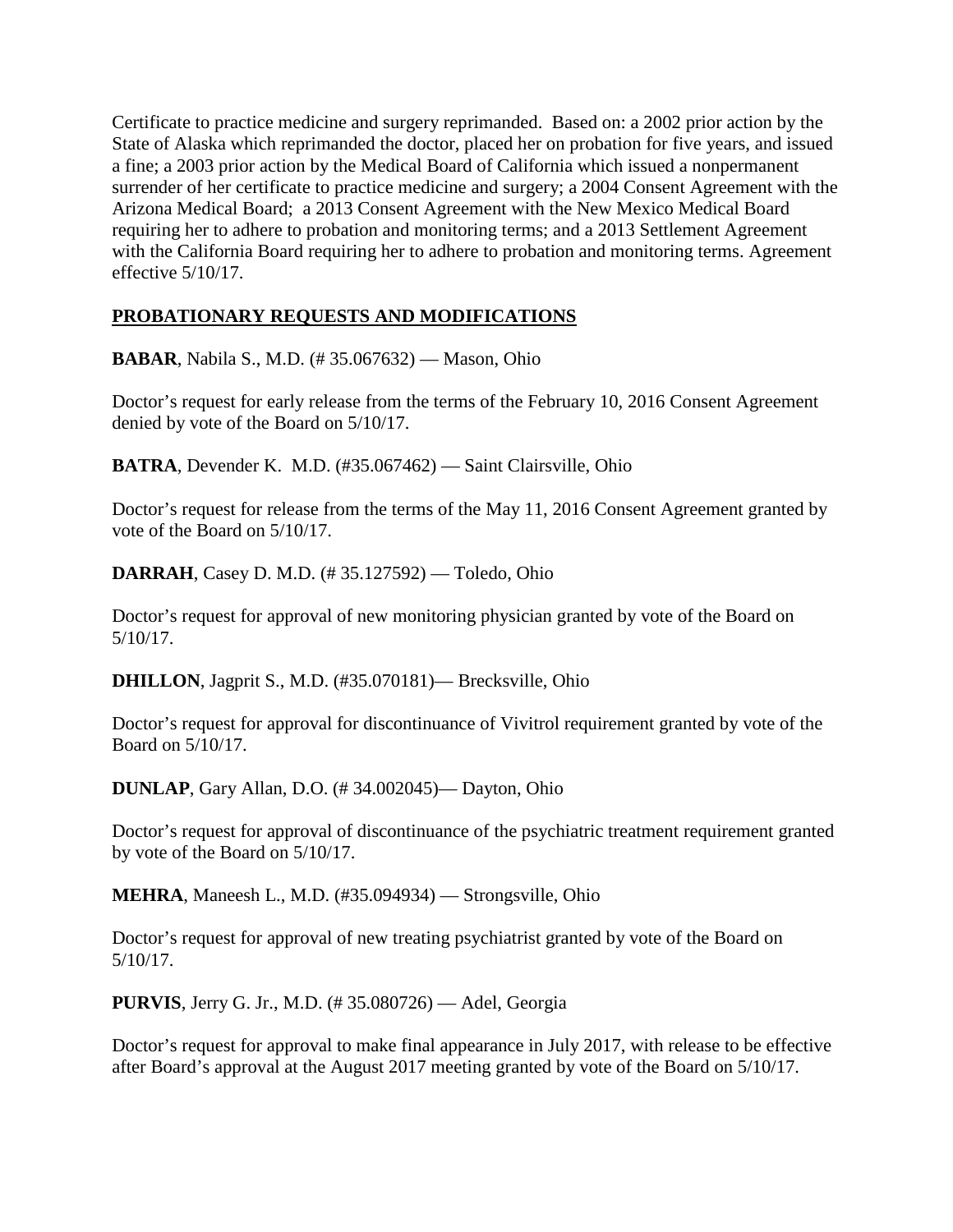**REDDY**, Srinivas Perugu, M.D. (# 35.130052) — Scottsdale, Arizona

Doctor's request for approval to continue under the terms of the March 12, 2014 Ohio Board Order while residing in Arizona, and approval to make personal appearance via electronic means, granted by vote of the Board on 5/10/17.

**RODEBAUGH**, Justin M., M.D. (#57.027246) — Virginia Beach, Virginia

Doctor's request for approval to continue under the terms of the November 4, 2015 Ohio Board Order while residing in Virginia granted by vote of the Board on 5/10/17.

**ROSE**, Bernard J., M.D. (# 35.052219) — Kettering, Ohio

Doctor's request for approval of request for permission to travel from Ohio to Michigan until October without prior permission granted by vote of the Board on 5/10/17.

**SIDDIQUI**, Siraj A., M.D. (# 35.065056) — Mansfield, Ohio

Doctor's request for approval of new monitoring physician granted by vote of the Board on 5/10/17.

**ZEWAIL**, Aly M. A., M.D. (#35.088417) — Doylestown, Ohio

Doctor's request for approval of new treating psychiatrist; monitoring physician; and to continue under the terms of the December 14, 2016 Step II Consent Agreement while residing in Louisiana granted by vote of the Board on 5/10/17. Frequency and number of charts to be reviewed by monitor established.

## **PROBATION TERMINATED**

**BREIDENSTEIN**, James Edward., D.O. (#34.005707) — Cincinnati, Ohio

Doctor's request for release from the terms of the May 9, 2012 Step II Consent Agreement, except for the permanent restriction requiring physician to have a chaperone at all times when interacting with female patients, granted by vote of the Board on 5/10/17. Effective immediately.

**CORNELL,** Clinton James., P.A. (# 50.003493) — Cincinnati, Ohio

Physician Assistant's request for release from the terms of the October 14, 2015 Board Order granted by vote of the Board on 5/10/17. Effective Immediately.

**GRINBLATT**, Michael Steven., M.D. (#35.052369) — Beachwood, Ohio

Doctor's request for release from the terms of the April 11, 2012 Step II Consent Agreement granted by vote of the Board on 5/10/17. Effective immediately.